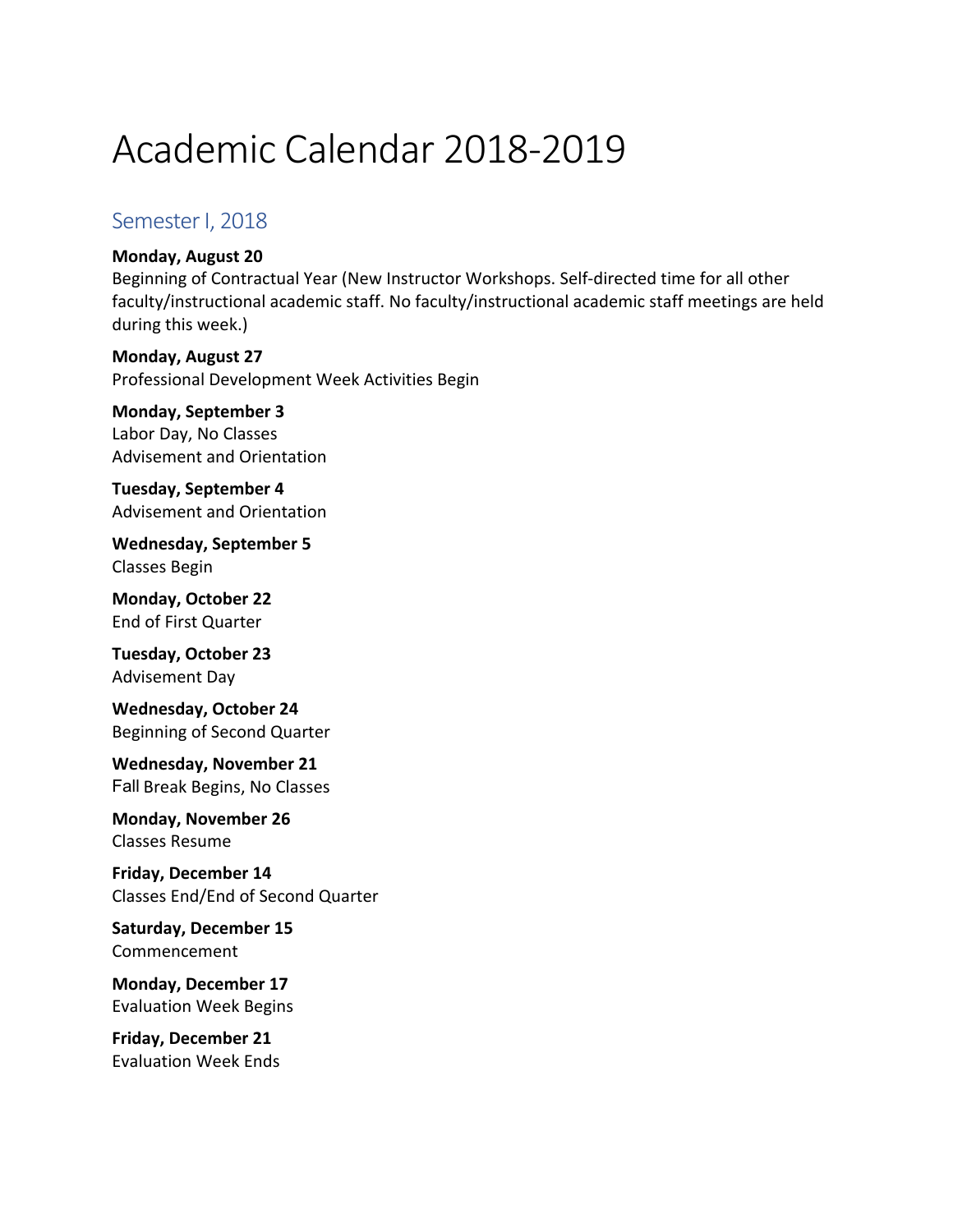**Thursday, January 3, 2019** Contractual Semester Ends (For Faculty/Instructional Academic Staff on Semester Contract)

### WinTerm, 2019

**Wednesday, January 2** WinTerm Classes Begin

**Saturday, January 19** WinTerm Classes End

**Monday, January 21** Martin Luther King Day, No classes

### Semester II, 2019

**Friday, January 4** Contractual Semester Begins (For Faculty/Instructional Academic Staff on Semester Contract)

**Monday, January 7** Professional Development Week Activities Begin for Faculty/Staff

**Monday, January 21** Martin Luther King Day, No classes

**Tuesday, January 22** Classes Begin 

**Friday, March 8** End of Third Quarter

**Monday, March 11** Beginning of Fourth Quarter

**Tuesday, March 19** Advisement Day

**Friday, March 22** Spring Break begins at 5:00 pm 

Saturday, March 23 - Sunday, March 31 Spring Break Week, No Classes

**Monday, April 1** Classes Resume 

**Friday, May 3** Classes End/End of Fourth Quarter 

Saturday, May 4 Commencement